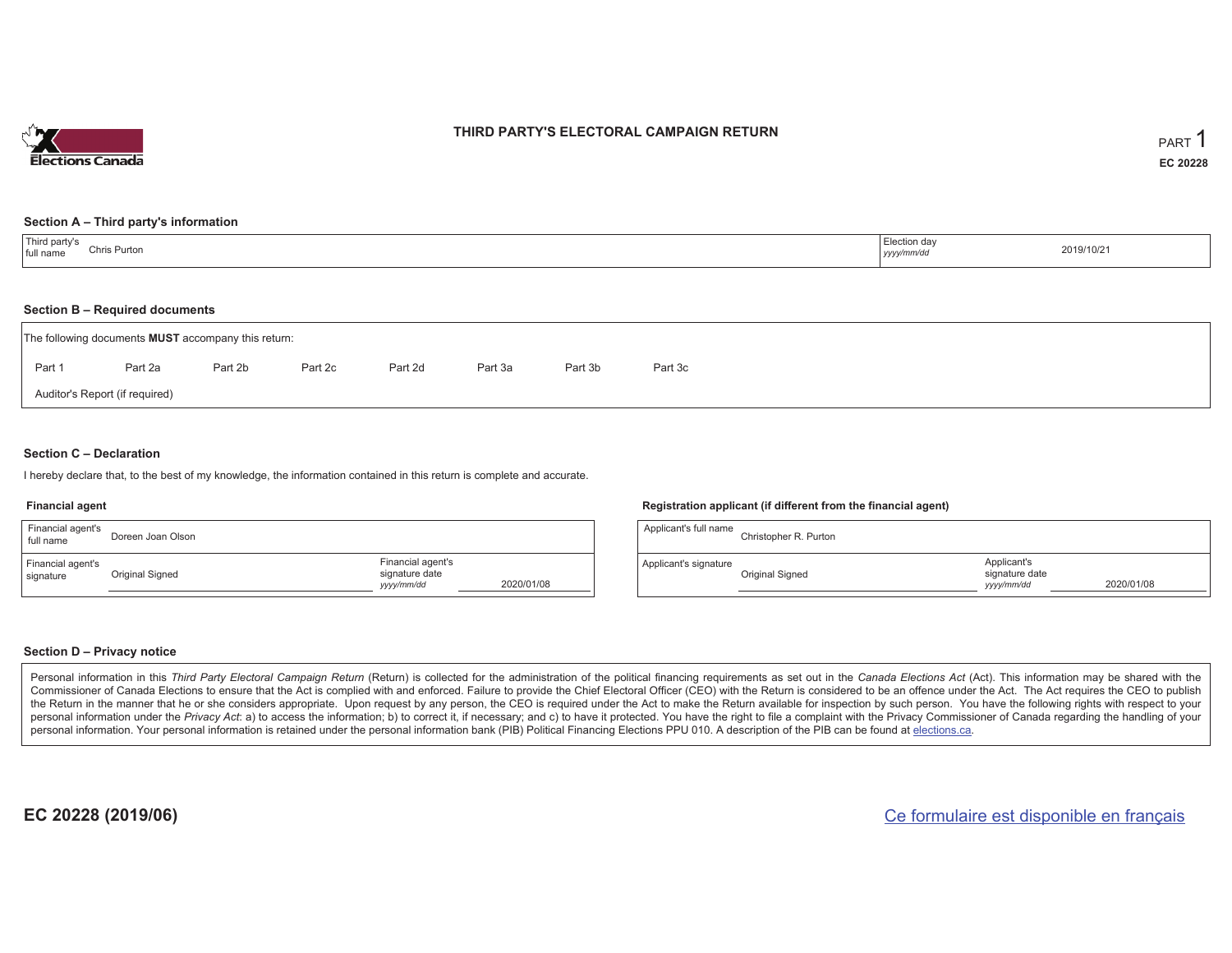

## **THIRD PARTY'S ELECTORAL CAMPAIGN RETURN HIRD PARTY'S ELECTORAL CAMPAIGN RETURN<br>Statement of monetary contributions received PART 2a**

**EC 20228**

| No.            | Full name                                     | <b>Street</b><br>no. | <b>Street</b> | Apt. | City     | Prov./<br>Terr. | Postal<br>code | Date<br>received<br>yyyy/mm/dd                                                      | Individual    | Business /<br>Commercial<br>organization | Government | <b>Trade union</b> | Corporation<br>without share<br>capital | Unincorporated<br>organization or<br>association |
|----------------|-----------------------------------------------|----------------------|---------------|------|----------|-----------------|----------------|-------------------------------------------------------------------------------------|---------------|------------------------------------------|------------|--------------------|-----------------------------------------|--------------------------------------------------|
|                |                                               |                      |               |      |          |                 |                |                                                                                     | \$            | $\mathsf{s}$                             | \$         | S.                 | \$                                      | \$                                               |
|                | Doreen Olson                                  |                      |               |      | Kaleden  | BC              | <b>V0H 1K0</b> | 2019/10/10                                                                          | 400.00        |                                          |            |                    |                                         |                                                  |
| $\overline{2}$ | Velma Bateman                                 |                      |               |      | Naramata | BC              | <b>V0H 1N1</b> | 2019/10/24                                                                          | 300.00        |                                          |            |                    |                                         |                                                  |
|                |                                               |                      |               |      |          |                 |                |                                                                                     |               |                                          |            |                    |                                         |                                                  |
|                |                                               |                      |               |      |          |                 |                |                                                                                     |               |                                          |            |                    |                                         |                                                  |
|                |                                               |                      |               |      |          |                 |                |                                                                                     |               |                                          |            |                    |                                         |                                                  |
|                |                                               |                      |               |      |          |                 |                |                                                                                     |               |                                          |            |                    |                                         |                                                  |
|                |                                               |                      |               |      |          |                 |                |                                                                                     |               |                                          |            |                    |                                         |                                                  |
|                |                                               |                      |               |      |          |                 |                |                                                                                     |               |                                          |            |                    |                                         |                                                  |
|                |                                               |                      |               |      |          |                 |                |                                                                                     |               |                                          |            |                    |                                         |                                                  |
|                |                                               |                      |               |      |          |                 |                |                                                                                     |               |                                          |            |                    |                                         |                                                  |
|                |                                               |                      |               |      |          |                 |                |                                                                                     |               |                                          |            |                    |                                         |                                                  |
|                |                                               |                      |               |      |          |                 |                |                                                                                     |               |                                          |            |                    |                                         |                                                  |
|                |                                               |                      |               |      |          |                 |                |                                                                                     |               |                                          |            |                    |                                         |                                                  |
|                |                                               |                      |               |      |          |                 |                |                                                                                     |               |                                          |            |                    |                                         |                                                  |
|                |                                               |                      |               |      |          |                 |                | Totals carried forward from previous page \$                                        |               |                                          |            |                    |                                         |                                                  |
|                |                                               |                      |               |      |          |                 |                | Total amount of monetary contributions by contributors who gave over \$200 (A)      | 700.00        |                                          |            |                    |                                         |                                                  |
|                |                                               |                      |               |      |          |                 |                | Number of contributors who gave over \$200                                          | $\mathcal{P}$ |                                          |            |                    |                                         |                                                  |
|                |                                               |                      |               |      |          |                 |                | Total amount of monetary contributions by contributors who gave \$200 or less $(B)$ | 100.00        |                                          |            |                    |                                         |                                                  |
|                | Number of contributors who gave \$200 or less |                      |               |      |          |                 |                |                                                                                     |               |                                          |            |                    |                                         |                                                  |
|                |                                               |                      |               |      |          |                 |                | Total amount of all monetary contributions (A+B)                                    | 800.00        |                                          |            |                    |                                         |                                                  |
|                |                                               |                      |               |      |          |                 |                | Number of contributors who gave monetary contributions                              | 3             |                                          |            |                    |                                         |                                                  |

|  | <sup>1</sup> Thiro<br>  party | Chris Purton | tion dav<br>  УУУУ | 2019/10/2 | Page |  |  |  |
|--|-------------------------------|--------------|--------------------|-----------|------|--|--|--|
|--|-------------------------------|--------------|--------------------|-----------|------|--|--|--|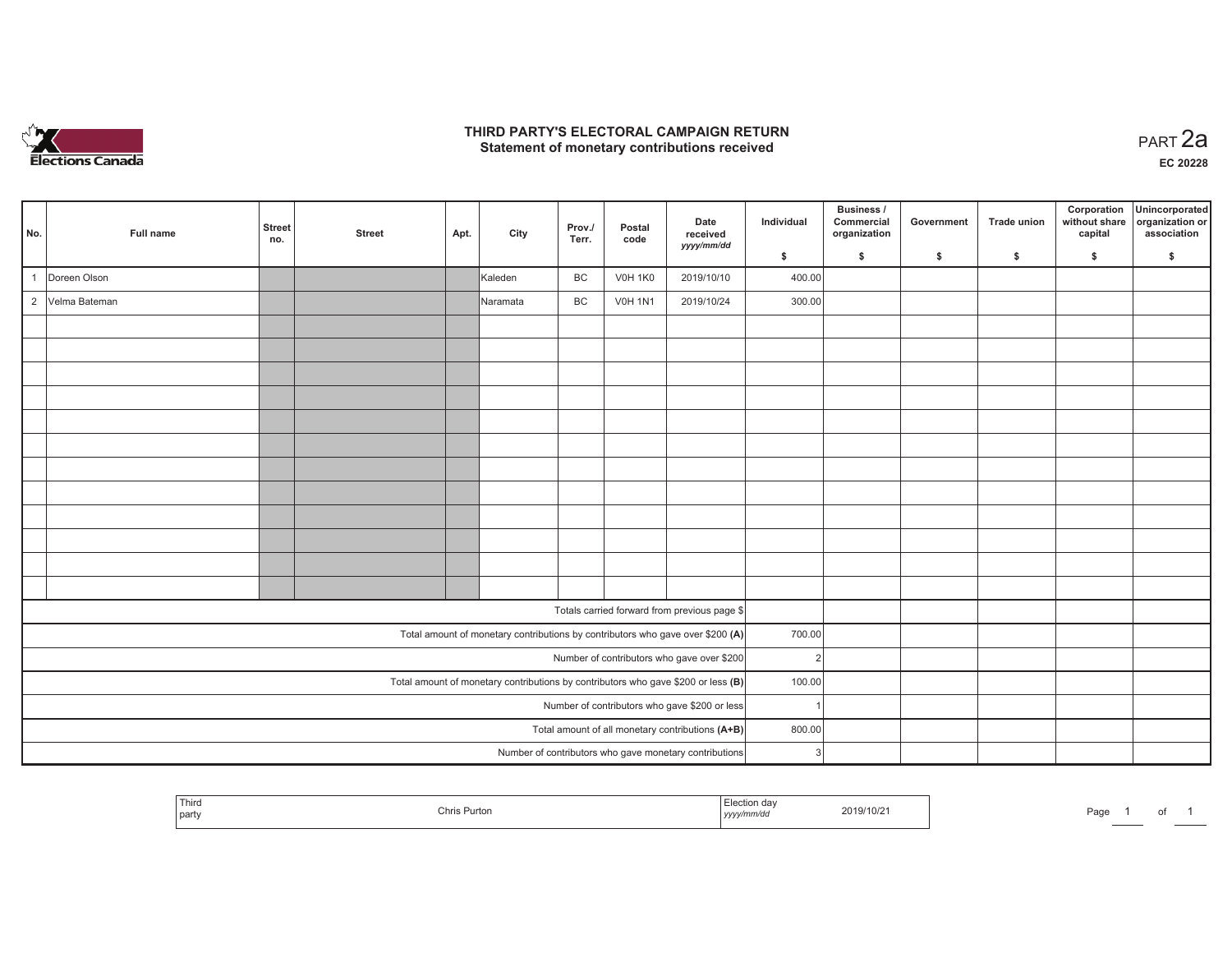

## **THIRD PARTY'S ELECTORAL CAMPAIGN RETURN**  THIRD PARTY'S ELECTORAL CAMPAIGN RETURN<br>Statement of non-monetary contributions received<br> **PART 2b**

| No.                                                                                     | Full name | <b>Street</b><br>no. | <b>Street</b> | Apt. | City | Prov./<br>Terr. | Postal<br>code | Date<br>received<br>yyyy/mm/dd                                                     | Individual | <b>Business /</b><br>Commercial<br>organization | Government   | Trade union  | Corporation<br>without share<br>capital | Unincorporated<br>organization or<br>association |
|-----------------------------------------------------------------------------------------|-----------|----------------------|---------------|------|------|-----------------|----------------|------------------------------------------------------------------------------------|------------|-------------------------------------------------|--------------|--------------|-----------------------------------------|--------------------------------------------------|
|                                                                                         |           |                      |               |      |      |                 |                |                                                                                    | \$         | \$                                              | $\mathsf{s}$ | $\mathbf{s}$ | \$                                      | \$                                               |
|                                                                                         |           |                      |               |      |      |                 |                |                                                                                    |            |                                                 |              |              |                                         |                                                  |
|                                                                                         |           |                      |               |      |      |                 |                |                                                                                    |            |                                                 |              |              |                                         |                                                  |
|                                                                                         |           |                      |               |      |      |                 |                |                                                                                    |            |                                                 |              |              |                                         |                                                  |
|                                                                                         |           |                      |               |      |      |                 |                |                                                                                    |            |                                                 |              |              |                                         |                                                  |
|                                                                                         |           |                      |               |      |      |                 |                |                                                                                    |            |                                                 |              |              |                                         |                                                  |
|                                                                                         |           |                      |               |      |      |                 |                |                                                                                    |            |                                                 |              |              |                                         |                                                  |
|                                                                                         |           |                      |               |      |      |                 |                |                                                                                    |            |                                                 |              |              |                                         |                                                  |
|                                                                                         |           |                      |               |      |      |                 |                |                                                                                    |            |                                                 |              |              |                                         |                                                  |
|                                                                                         |           |                      |               |      |      |                 |                |                                                                                    |            |                                                 |              |              |                                         |                                                  |
|                                                                                         |           |                      |               |      |      |                 |                |                                                                                    |            |                                                 |              |              |                                         |                                                  |
|                                                                                         |           |                      |               |      |      |                 |                |                                                                                    |            |                                                 |              |              |                                         |                                                  |
|                                                                                         |           |                      |               |      |      |                 |                |                                                                                    |            |                                                 |              |              |                                         |                                                  |
|                                                                                         |           |                      |               |      |      |                 |                |                                                                                    |            |                                                 |              |              |                                         |                                                  |
|                                                                                         |           |                      |               |      |      |                 |                |                                                                                    |            |                                                 |              |              |                                         |                                                  |
|                                                                                         |           |                      |               |      |      |                 |                |                                                                                    |            |                                                 |              |              |                                         |                                                  |
|                                                                                         |           |                      |               |      |      |                 |                | Totals carried forward from previous page \$                                       | 800.00     |                                                 |              |              |                                         |                                                  |
|                                                                                         |           |                      |               |      |      |                 |                | Total amount of non-monetary contributions by contributors who gave over \$200 (A) |            |                                                 |              |              |                                         |                                                  |
| Number of contributors who gave over \$200                                              |           |                      |               |      |      |                 |                |                                                                                    |            |                                                 |              |              |                                         |                                                  |
| Total amount of non-monetary contributions by contributors who gave \$200 or less $(B)$ |           |                      |               |      |      |                 |                |                                                                                    |            |                                                 |              |              |                                         |                                                  |
| Number of contributors who gave \$200 or less                                           |           |                      |               |      |      |                 |                |                                                                                    |            |                                                 |              |              |                                         |                                                  |
| Total amount of all non-monetary contributions (A+B)                                    |           |                      |               |      |      |                 |                |                                                                                    |            |                                                 |              |              |                                         |                                                  |
|                                                                                         |           |                      |               |      |      |                 |                | Number of contributors who gave non-monetary contributions                         |            |                                                 |              |              |                                         |                                                  |
|                                                                                         |           |                      |               |      |      |                 |                |                                                                                    |            |                                                 |              |              |                                         |                                                  |

| Thiro<br>Chris Purton<br>part | `≏≏tion dav<br>2019/10/2 <sup>-</sup><br>'mm⁄o.<br>,,,,, | the property of the control of the control of the control of<br>Page<br>A,<br>$\cdot$ |
|-------------------------------|----------------------------------------------------------|---------------------------------------------------------------------------------------|
|-------------------------------|----------------------------------------------------------|---------------------------------------------------------------------------------------|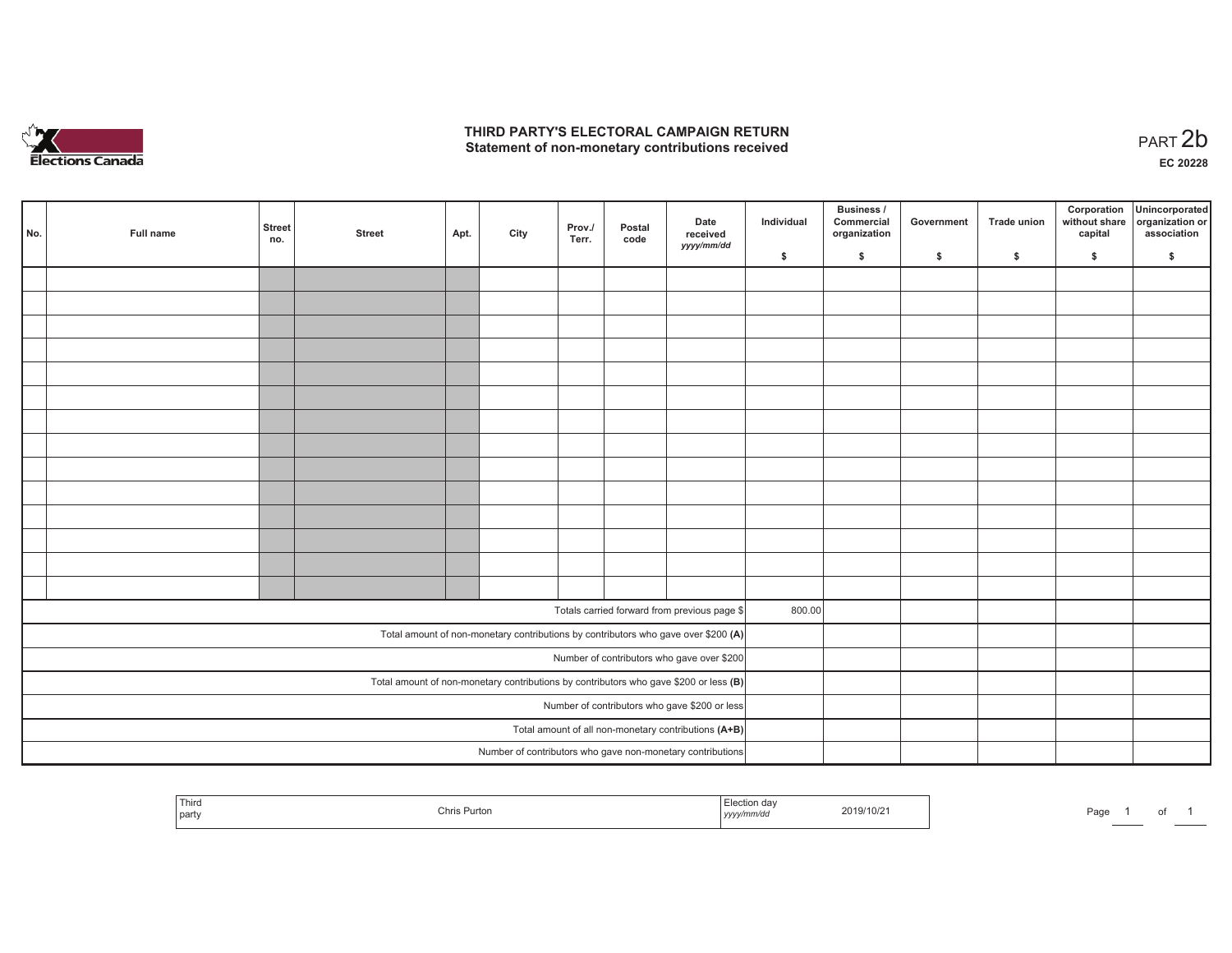

## **THIRD PARTY'S ELECTORAL CAMPAIGN RETURN STATE:** PARTY'S ELECTORAL CAMPAIGN RETURN<br>
Statement of operating loans received

**EC 20228**

| No.                                                               | Full name | <b>Street</b> | <b>Street</b> | Apt. | City | Prov./<br>Terr. | Postal<br>code | Date<br>received                                             | Individual | Business /<br>Commercial<br>organization | Government | Trade union | Corporation<br>capital | Unincorporated<br>without share organization or<br>association |
|-------------------------------------------------------------------|-----------|---------------|---------------|------|------|-----------------|----------------|--------------------------------------------------------------|------------|------------------------------------------|------------|-------------|------------------------|----------------------------------------------------------------|
|                                                                   |           | no.           |               |      |      |                 |                | yyyy/mm/dd                                                   | \$         | \$                                       | \$         | \$          | \$                     | \$                                                             |
|                                                                   |           |               |               |      |      |                 |                |                                                              |            |                                          |            |             |                        |                                                                |
|                                                                   |           |               |               |      |      |                 |                |                                                              |            |                                          |            |             |                        |                                                                |
|                                                                   |           |               |               |      |      |                 |                |                                                              |            |                                          |            |             |                        |                                                                |
|                                                                   |           |               |               |      |      |                 |                |                                                              |            |                                          |            |             |                        |                                                                |
|                                                                   |           |               |               |      |      |                 |                |                                                              |            |                                          |            |             |                        |                                                                |
|                                                                   |           |               |               |      |      |                 |                |                                                              |            |                                          |            |             |                        |                                                                |
|                                                                   |           |               |               |      |      |                 |                |                                                              |            |                                          |            |             |                        |                                                                |
|                                                                   |           |               |               |      |      |                 |                |                                                              |            |                                          |            |             |                        |                                                                |
|                                                                   |           |               |               |      |      |                 |                |                                                              |            |                                          |            |             |                        |                                                                |
|                                                                   |           |               |               |      |      |                 |                |                                                              |            |                                          |            |             |                        |                                                                |
|                                                                   |           |               |               |      |      |                 |                |                                                              |            |                                          |            |             |                        |                                                                |
|                                                                   |           |               |               |      |      |                 |                |                                                              |            |                                          |            |             |                        |                                                                |
|                                                                   |           |               |               |      |      |                 |                |                                                              |            |                                          |            |             |                        |                                                                |
|                                                                   |           |               |               |      |      |                 |                |                                                              |            |                                          |            |             |                        |                                                                |
|                                                                   |           |               |               |      |      |                 |                | Totals carried forward from previous page \$                 | 800.00     |                                          |            |             |                        |                                                                |
|                                                                   |           |               |               |      |      |                 |                | Total amount of loans by lenders who provided over \$200 (A) |            |                                          |            |             |                        |                                                                |
|                                                                   |           |               |               |      |      |                 |                | Number of lenders who provided over \$200                    |            |                                          |            |             |                        |                                                                |
| Total amount of loans by lenders who provided \$200 or less $(B)$ |           |               |               |      |      |                 |                |                                                              |            |                                          |            |             |                        |                                                                |
|                                                                   |           |               |               |      |      |                 |                | Number of lenders who provided \$200 or less                 |            |                                          |            |             |                        |                                                                |
|                                                                   |           |               |               |      |      |                 |                | Total amount of all loans (A+B)                              |            |                                          |            |             |                        |                                                                |
|                                                                   |           |               |               |      |      |                 |                | Number of all lenders who provided loans                     |            |                                          |            |             |                        |                                                                |

| Third<br>, party | Chris Purton | $-$<br>.Iootio<br>ulon dav<br>.<br>v/mm/ac<br>, yyyyıı | 719/10/2 | Pag. |  |
|------------------|--------------|--------------------------------------------------------|----------|------|--|
|------------------|--------------|--------------------------------------------------------|----------|------|--|

of 1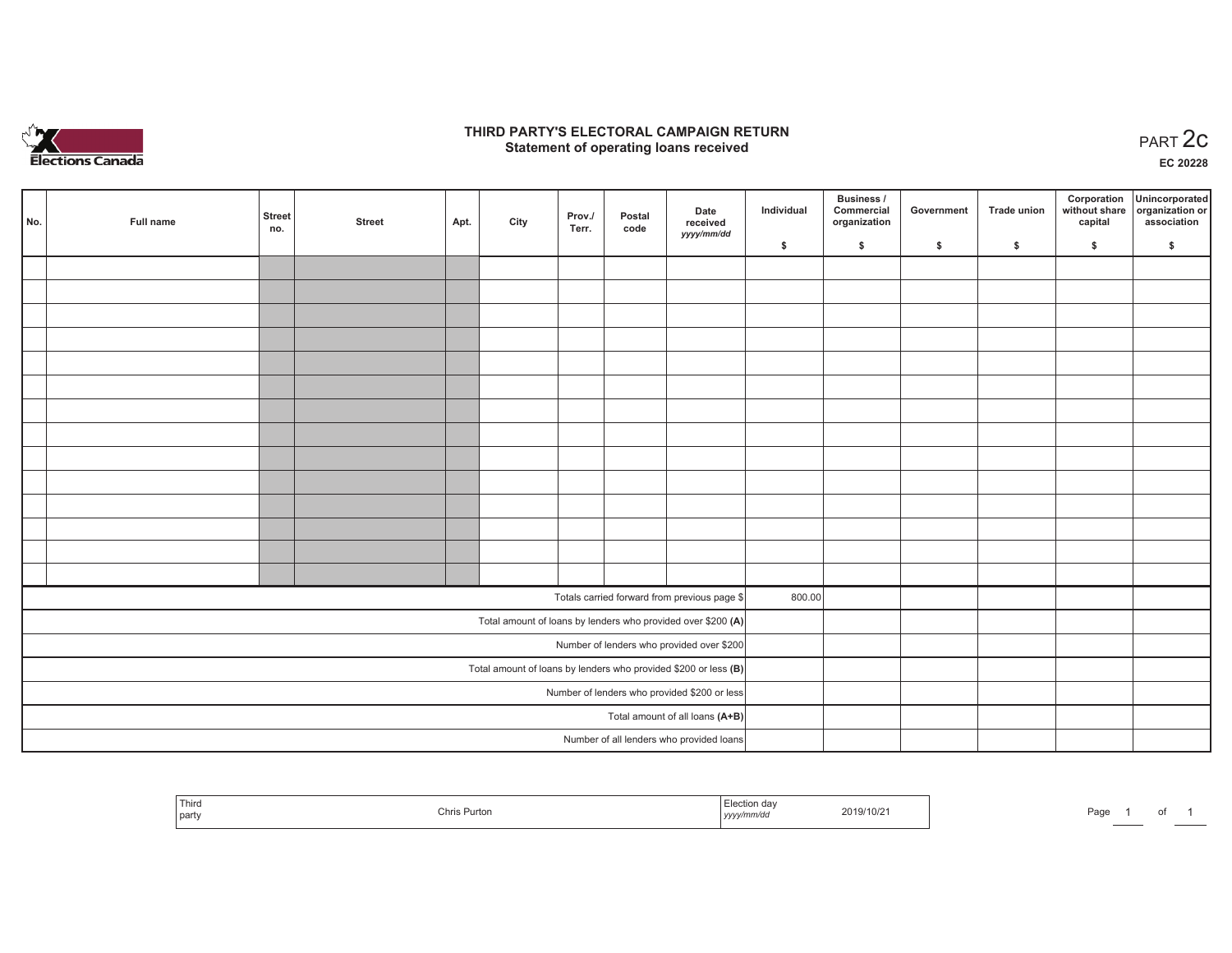

# **THIRD PARTY'S ELECTORAL CAMPAIGN RETURN S** ELECTORAL CAMPAIGN RETURN<br>Summary of inflows PART 2d

| No.   | Type of contributor / lender                    | <b>Monetary</b><br>contributions<br>(Part 2a) | Non-monetary<br>contributions<br>(Part 2b) | Loans<br>(Part 2c) | <b>Total</b> | Number of<br>contributors and<br>lenders |
|-------|-------------------------------------------------|-----------------------------------------------|--------------------------------------------|--------------------|--------------|------------------------------------------|
|       |                                                 | \$                                            | \$                                         | \$                 | \$           |                                          |
| 1.1   | Individuals                                     | 800.00                                        |                                            |                    | 800.00       |                                          |
|       | 2. Businesses / Commercial organizations        |                                               |                                            |                    |              |                                          |
| 3.    | Governments                                     |                                               |                                            |                    |              |                                          |
| 4.    | Trade unions                                    |                                               |                                            |                    |              |                                          |
| 5.    | Corporations without share capital              |                                               |                                            |                    |              |                                          |
|       | 6. Unincorporated organizations or associations |                                               |                                            |                    |              |                                          |
|       | 7.   Total (items 1 to 6)                       | 800.00                                        |                                            |                    | 800.00       |                                          |
| Total |                                                 |                                               |                                            |                    |              |                                          |
|       | 8. Amount of third party's resources used       |                                               |                                            |                    | 1,175.22     |                                          |
| 9.    | Grand total (items 7 and 8)                     | 800.00                                        |                                            |                    | 1,975.22     |                                          |

| Third<br>party | Chris Purton | Election day<br>yyyy/mm/dd | 2019/10/21 |
|----------------|--------------|----------------------------|------------|
|----------------|--------------|----------------------------|------------|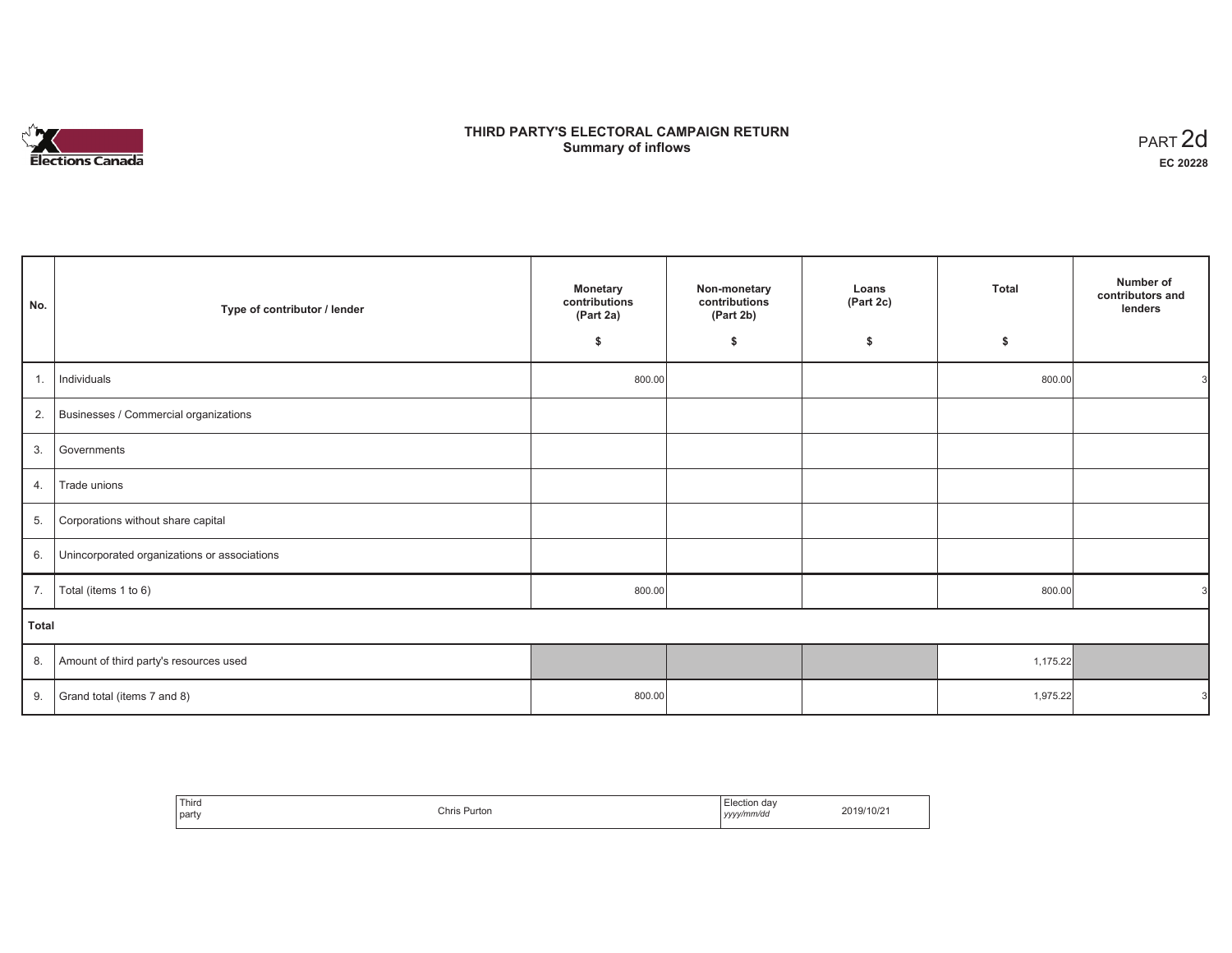

## **THIRD PARTY'S ELECTORAL CAMPAIGN RETURN Statement of expenses incurred for regulated activities that take place during the pre-election period**  *(Only applicable to a fixed-date general election)*

For a list of expense types, expense categories and expense subcategories, refer to Annex II in the Instructions.

| No.      | Date<br>incurred<br>yyyy/mm/dd | <b>ED Code</b><br>$($ if applicable $)$ | Supplier | <b>Expense type</b> | Expense<br>category | Expense<br>subcategory | <b>Starting date</b><br>of activity,<br>advertisement<br>or survey<br>yyyy/mm/dd | Ending date<br>of activity,<br>advertisement<br>or survey<br>yyyy/mm/dd | Place of activity or<br>advertisement        | <b>Expense amount</b><br>\$ |
|----------|--------------------------------|-----------------------------------------|----------|---------------------|---------------------|------------------------|----------------------------------------------------------------------------------|-------------------------------------------------------------------------|----------------------------------------------|-----------------------------|
|          |                                |                                         |          |                     |                     |                        |                                                                                  |                                                                         |                                              |                             |
|          |                                |                                         |          |                     |                     |                        |                                                                                  |                                                                         |                                              |                             |
|          |                                |                                         |          |                     |                     |                        |                                                                                  |                                                                         |                                              |                             |
|          |                                |                                         |          |                     |                     |                        |                                                                                  |                                                                         |                                              |                             |
|          |                                |                                         |          |                     |                     |                        |                                                                                  |                                                                         |                                              |                             |
|          |                                |                                         |          |                     |                     |                        |                                                                                  |                                                                         |                                              |                             |
|          |                                |                                         |          |                     |                     |                        |                                                                                  |                                                                         |                                              |                             |
|          |                                |                                         |          |                     |                     |                        |                                                                                  |                                                                         |                                              |                             |
|          |                                |                                         |          |                     |                     |                        |                                                                                  |                                                                         |                                              |                             |
|          |                                |                                         |          |                     |                     |                        |                                                                                  |                                                                         |                                              |                             |
|          |                                |                                         |          |                     |                     |                        |                                                                                  |                                                                         |                                              |                             |
|          |                                |                                         |          |                     |                     |                        |                                                                                  |                                                                         |                                              |                             |
|          |                                |                                         |          |                     |                     |                        |                                                                                  |                                                                         |                                              |                             |
|          |                                |                                         |          |                     |                     |                        |                                                                                  |                                                                         |                                              |                             |
|          |                                |                                         |          |                     |                     |                        |                                                                                  |                                                                         |                                              |                             |
|          |                                |                                         |          |                     |                     |                        |                                                                                  |                                                                         |                                              |                             |
|          |                                |                                         |          |                     |                     |                        |                                                                                  |                                                                         |                                              |                             |
|          |                                |                                         |          |                     |                     |                        |                                                                                  |                                                                         | Totals carried forward from previous page \$ |                             |
| Total \$ |                                |                                         |          |                     |                     |                        |                                                                                  |                                                                         |                                              |                             |

| <sup>1</sup> Third<br>  party | Chris Purton | Election dav<br>2019/10/21<br>.<br>yyyy/mm/dd<br>$\sim$ $\sim$ $\sim$ $\sim$ $\sim$ | Paɑɾ |
|-------------------------------|--------------|-------------------------------------------------------------------------------------|------|
|-------------------------------|--------------|-------------------------------------------------------------------------------------|------|

 $_{\sf PART}$ 3a **EC 20228**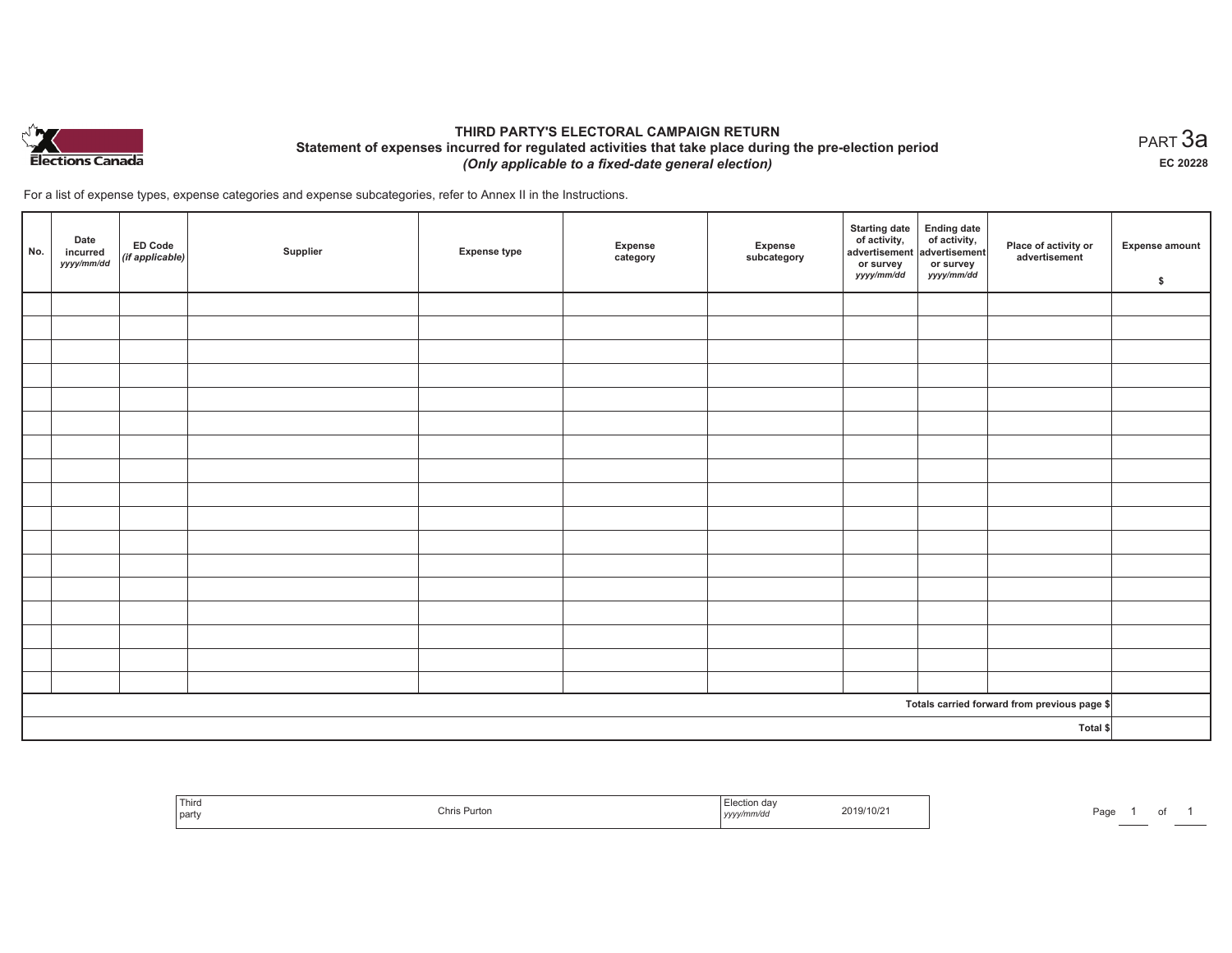

# **THIRD PARTY'S ELECTORAL CAMPAIGN RETURN Statement of expenses incurred for regulated activities that take place during the election period**<br>PART  $3\mathsf{b}$

**EC 20228**

For a list of expense types, expense categories and expense subcategories, refer to Annex II in the Instructions.

| No.            | Date<br>incurred<br>yyyy/mm/dd | ED Code<br>(if applicable) | Supplier               | <b>Expense type</b> | Expense<br>category | Expense<br>subcategory | <b>Starting date</b><br>of activity,<br>advertisement<br>or survey<br>yyyy/mm/dd | <b>Ending date</b><br>of activity,<br>advertisement<br>or survey<br>yyyy/mm/dd | Place of activity or<br>advertisement        | Expense amount<br>\$ |
|----------------|--------------------------------|----------------------------|------------------------|---------------------|---------------------|------------------------|----------------------------------------------------------------------------------|--------------------------------------------------------------------------------|----------------------------------------------|----------------------|
| $\mathbf{1}$   | 2019/10/08                     | 59-029                     | Penticton Western News | Advertising         | Print Media         |                        | 2019/10/11                                                                       | 2019/10/11                                                                     | Penticton                                    | 565.28               |
| $\overline{2}$ | 2019/10/10                     | 59-029                     | <b>Black Press</b>     | Advertising         | Print Media         |                        | 2019/10/17                                                                       | 2019/10/17                                                                     | West Kootenay                                | 994.14               |
|                |                                |                            |                        |                     |                     |                        | 2019/10/16                                                                       | 2019/10/16                                                                     | <b>Grand Forks</b>                           |                      |
|                |                                |                            |                        |                     |                     |                        | 2019/10/18                                                                       | 2019/10/18                                                                     | Trail                                        |                      |
|                |                                |                            |                        |                     |                     |                        | 2019/10/17                                                                       | 2019/10/17                                                                     | Castlegar                                    |                      |
| 3              | 2019/10/11                     | 59-029                     | Aberdeen Publishing    | Advertising         | Print Media         |                        | 2019/10/17                                                                       | 2019/10/17                                                                     | Oliver                                       | 415.80               |
|                |                                |                            |                        |                     |                     |                        | 2019/10/17                                                                       | 2019/10/17                                                                     | Osoyoos                                      |                      |
|                |                                |                            |                        |                     |                     |                        |                                                                                  |                                                                                |                                              |                      |
|                |                                |                            |                        |                     |                     |                        |                                                                                  |                                                                                |                                              |                      |
|                |                                |                            |                        |                     |                     |                        |                                                                                  |                                                                                |                                              |                      |
|                |                                |                            |                        |                     |                     |                        |                                                                                  |                                                                                |                                              |                      |
|                |                                |                            |                        |                     |                     |                        |                                                                                  |                                                                                |                                              |                      |
|                |                                |                            |                        |                     |                     |                        |                                                                                  |                                                                                |                                              |                      |
|                |                                |                            |                        |                     |                     |                        |                                                                                  |                                                                                |                                              |                      |
|                |                                |                            |                        |                     |                     |                        |                                                                                  |                                                                                |                                              |                      |
|                |                                |                            |                        |                     |                     |                        |                                                                                  |                                                                                |                                              |                      |
|                |                                |                            |                        |                     |                     |                        |                                                                                  |                                                                                |                                              |                      |
|                |                                |                            |                        |                     |                     |                        |                                                                                  |                                                                                | Totals carried forward from previous page \$ |                      |
| Total \$       |                                |                            |                        |                     |                     |                        | 1,975.22                                                                         |                                                                                |                                              |                      |

| Third<br>l party | Chris Purton | ' <sup>⊏t</sup> ection dav<br>2019/10/21<br>mm/ai<br>,,,,,, | Page<br>u |
|------------------|--------------|-------------------------------------------------------------|-----------|
|------------------|--------------|-------------------------------------------------------------|-----------|